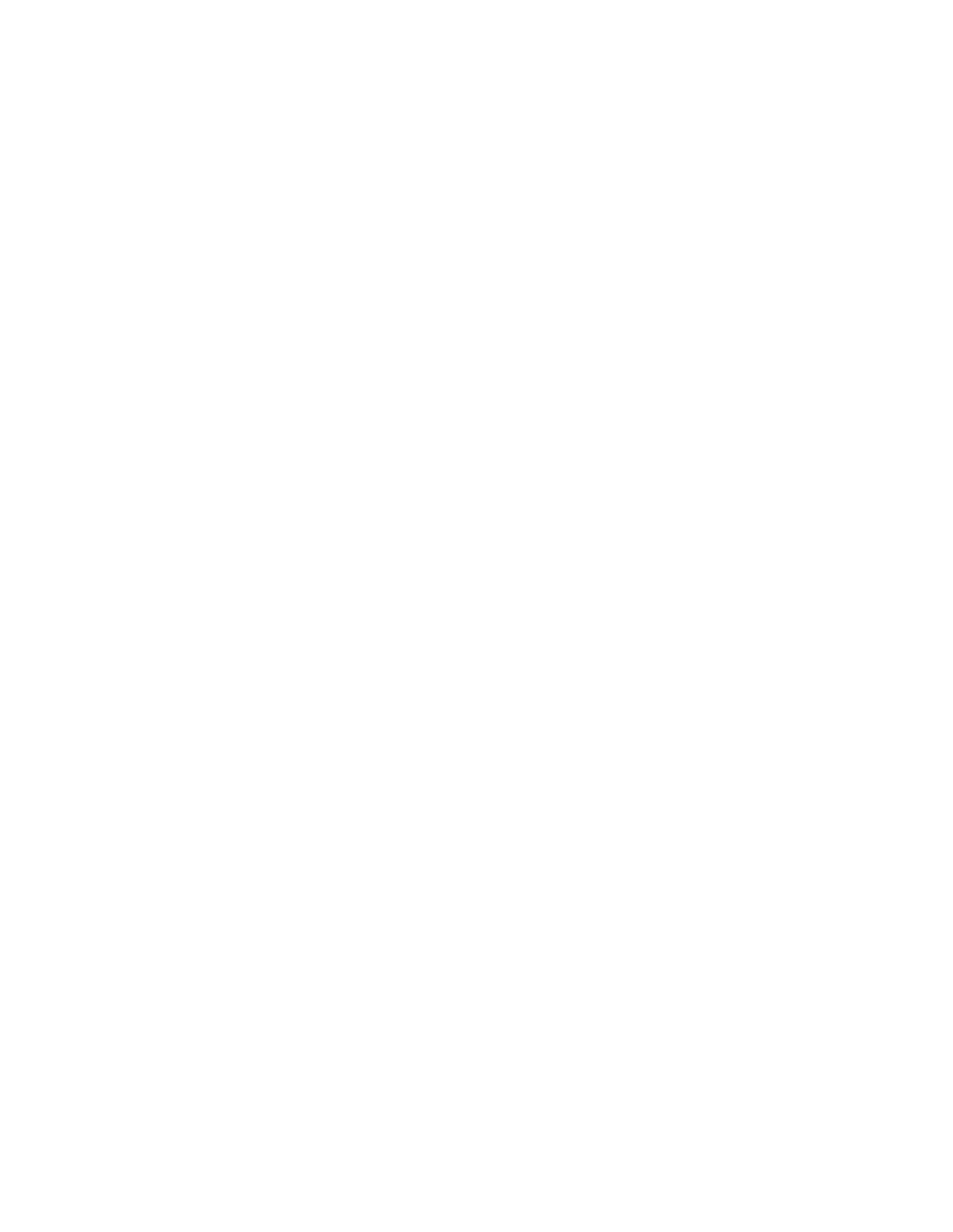over the entire agar surface in a petri dish so that an even distribution of inoculum is obtained.

#### **2.8 Protein Separation by SDS-PAGE**

Sodium Dodecyl Sulphate (SDS) is an anionic detergent which denatures proteins by enveloping the polypeptide central supporting chain, SDS binds to proteins and deliberates a negative charge to the polypeptide so that a cloud with equal charge or charge is formed. The disulphide bridge are reduced by dithiothreitol. The polymer complex when formed turns into gel and by using electricity the proteins are pulled through the gel, the entire process is called Polyacrylamide Gel Electrophoresis (PAGE). The electrophoresis proteins can be suitably be seen by the stain like Coomassie blue or silver nitrate etc. (Figure 1).

### **2.9 Gel Casting**

- 1. The cleaned glass plates with given spacers is arranged.
- 2. Preparation of Separating/lower gel:

| 30% Acrylamide         | 5.5ml     |
|------------------------|-----------|
| 1.5M Tris (pH 8.8)     | 3.75ml    |
| 10% SDS                | $150 \mu$ |
| Double Distilled Water | 6ml       |

3. The filter is mixed and subjected to vacuum for 5 min.

| 4. Catalyst: |           |
|--------------|-----------|
| 10% APS      | $150 \mu$ |
| <b>TEMED</b> | $13\mu$   |

- 5. Mix the solution quickly and avoid bubble formation.
- 6. Dispense the prepared gel in between the glass plates and allowing enough space for Stacking gel. Cover the separating gel so that no atmospheric air comes into contact.
- 7. Let the setup be undisturbed for 45-50 mins.

8. Remove unnecessarily accumulated water.

## **2.10 Stacking or Upper Gel**

1. Similarly, The gel is prepared as follows:

| Dist. Water            | $1700 \mu l$ |
|------------------------|--------------|
| 30% Acrylamide         | $410 \mu$    |
| $0.5M$ Tris (pH6.8)    | $310 \mu l$  |
| Double Distilled Water | $25 \mu$     |

2. Subjected to vacuum for 5 min and add the TEMED and APS as follows.

| 10% APS      | $25 \mu$  |
|--------------|-----------|
| <b>TEMED</b> | $2.5 \mu$ |

- 3. Mix the solution quickly and avoid bubble formation and dispense the solution between the glass plates above the separating gel.
- 4. Using the Teflon Comb insert it carefully to avoid bubbles and leave the setup undisturbed for 45-60 minutes to let the stacking gel form a complex.
- 5. Remove the comb cautiously and flush the wells to wash using a needle.

# **3. Results and Discussion**

### **3.1 Estimation of Total Protein**

Overall protein content in saliva as well as the isolated lysozyme was estimated by measurement of the absorbance at 280 nm in UV-Vis spectrophotometer. And the absorbance of the samples was found to be human (0.419nm), cow (0.314nm) and dog (0.292nm).

Protein was separated using SDS-PAGE and is possibly the globally accepted method.



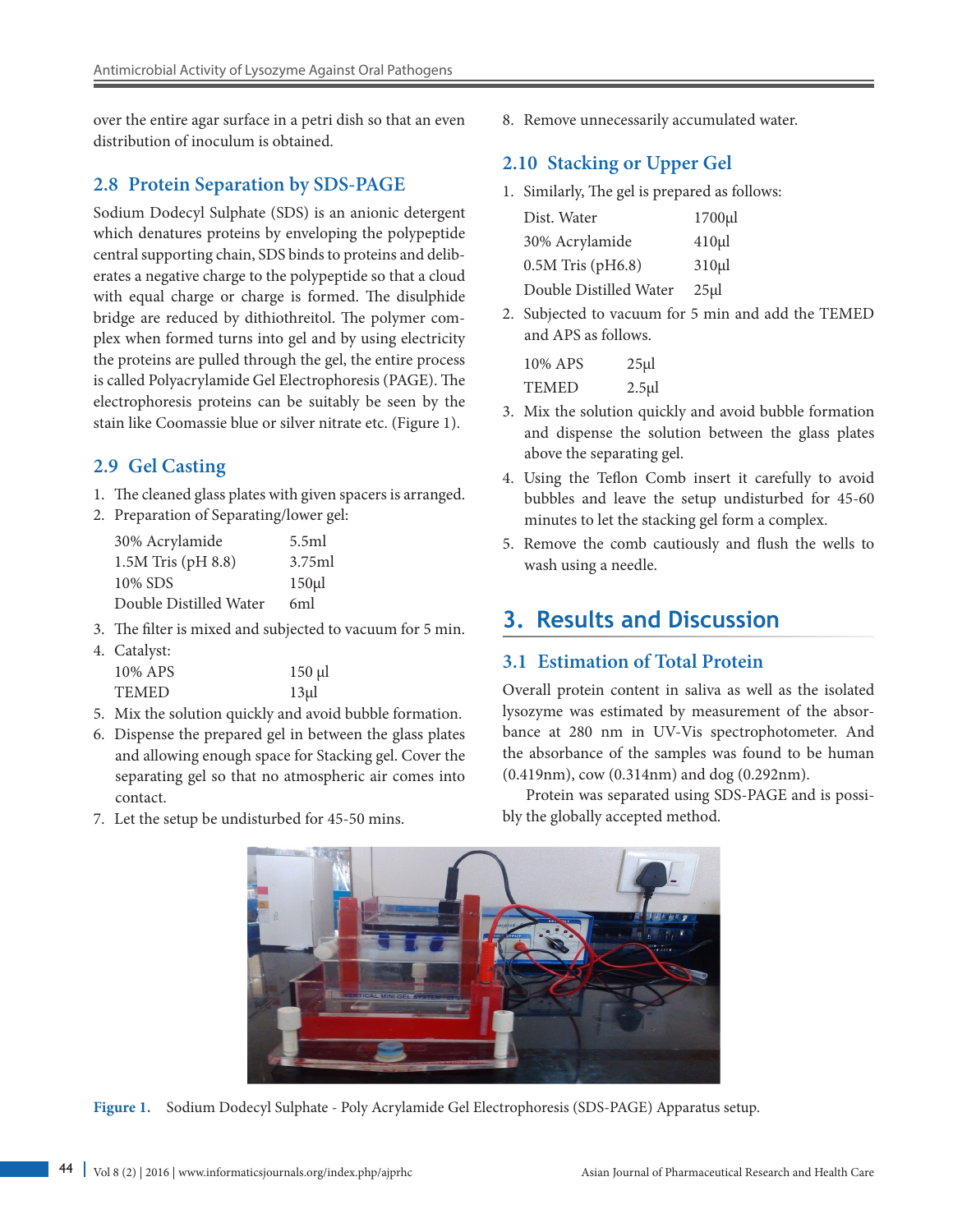The protein is therefore quantified. Further, the analysis proved to be quite noteworthy as the values were found to be 32KDa for Cow sample, 23KDa for Dog sample and 23KDa for Human sample, interestingly similar to that of a Dog.

#### **3.2 Antimicrobial Activity**

Four wells are made in each of the Petri plates that were swabbed with bacteria. Different concentrations (25µl, 50µl, 75µl, 100µl) of the Lysozyme are added in three wells respectively. Similarly done with the saliva of human, cow and dog.

The inoculated plates were incubated for 24hrs and it was observed that various zones of inhibition were obtained. These zones were uniformly circular. The diameter of the zones was not of importance but the formation. The zones were conspicuous and therefore noteworthy.

# **4. Conclusion**

Many antimicrobial agents are understood to possess bacteriostatic or bactericidal effects on mutants. Very little proof exists to show that they also affect oral cariogenic flora *invivo*. Recent studies have shown that some salivary systems can act synergistically against *Streptococcus mutans* the principle etiology of Dental caries. Such synergy is likely to be present in the oral cavity. Earlier studies have attempted to study proteins such as peroxidase, lactoferrin, and the enzyme used in the present study, lysozyme to oral health products<sup>5-9</sup>. Although clinical evidence is still limited, the concocted idea that such antimicrobial agents can be used as "natural antibiotics",





**Figure 2.** SDS TRIAL RUN.



**Figure 3.** Results of SDS PAGE. (a) Control (b) Cow sample (c) Dog sample (d) Human.



**Figure 4.** Zone of inhibition due to Antimicrobial activity observed by Lysozyme on microorganisms *Staphylococcus sps*. and *Enterococcus foecalis*.